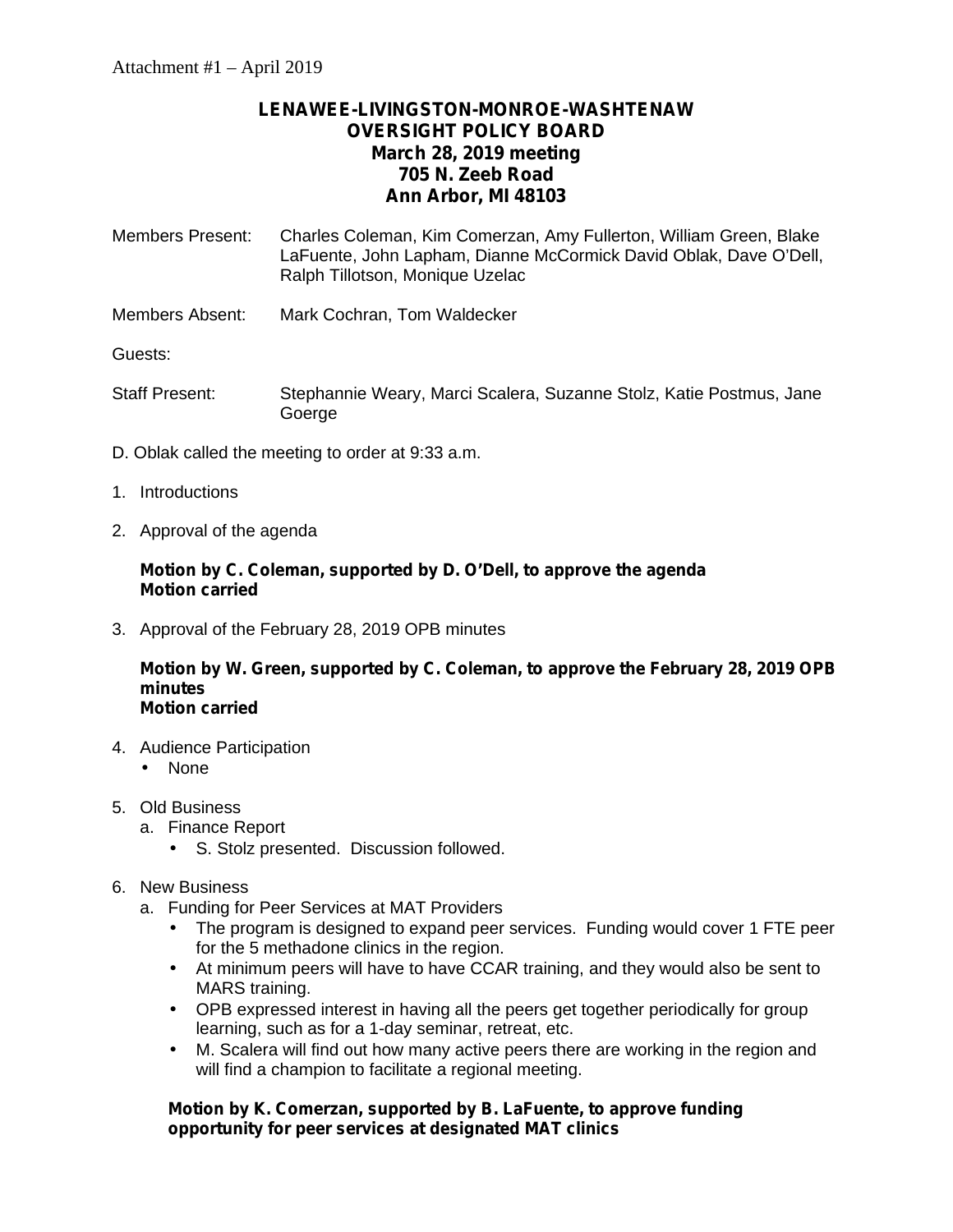# **Motion carried**

b. Policy Review

## **Communicable Disease Policy**

- Updates reflect changes in state language and are required.
- K. Comerzan would like to see Hep A, and possibly B, included in the policy statement.
- Standard definitions missing.
- OPB requested that M. Scalera bring back a clean copy for voting next month.

## **Outpatient Treatment and Recovery Continuum of Services**

Updates reflect changes in state language and are required.

#### **Motion by K. Comerzan, supported by D. McCormack, to accept the updated Outpatient Treatment and Recovery Continuum of Services policy as written Motion carried**

- 7. Report from Regional Board
	- C. Coleman reported that the Regional Board had a closed session to review the results of the recent CEO evaluation.
- 8. SUD Director Updates
	- There will be a compliance site visit audit in July, on the regular OPB meeting day, for which the Patrick Barrie Room will be needed.

#### **Motion by K. Comerzan, supported by D. O'Dell, to cancel the July 25, 2019 OPB meeting Motion carried**

- M. Scalera provided an update on planning efforts for her position, based on her June retirement.
- **SOR Supplemental**
	- o M. Scalera is going to request for expanded budgets in all of the programs.
	- $\circ$  D. McCormack inquired about the availability of any of these grant dollars available for epidemiology capacity at the public health level.
	- $\circ$  Per M. Scalera, these grant dollars are not currently available for that use. But there have been opportunities to use PA2 dollars to do epidemiologic studies. M. Scalera proposed possibly commissioning a study possibly related to opiate epidemic.
	- o D. McCormack would like to see a real-time effort, rather than reviewing what has already happened.
	- o M. Scalera will follow up with state to see if there are any current funds that can be redirected to an epidemiologic effort.
	- The STR grant ends April 30, 2019.
- There is a lot of activity around the state around the GAIN tool. The region may need to hire a trainer, which would be a temporary position, just until enough people are sufficiently trained.
- Centralized access in Washtenaw? The PIHP has brought Washtenaw CMH and the 2 core providers together to discuss flow of services. There is no current plan to centralize.